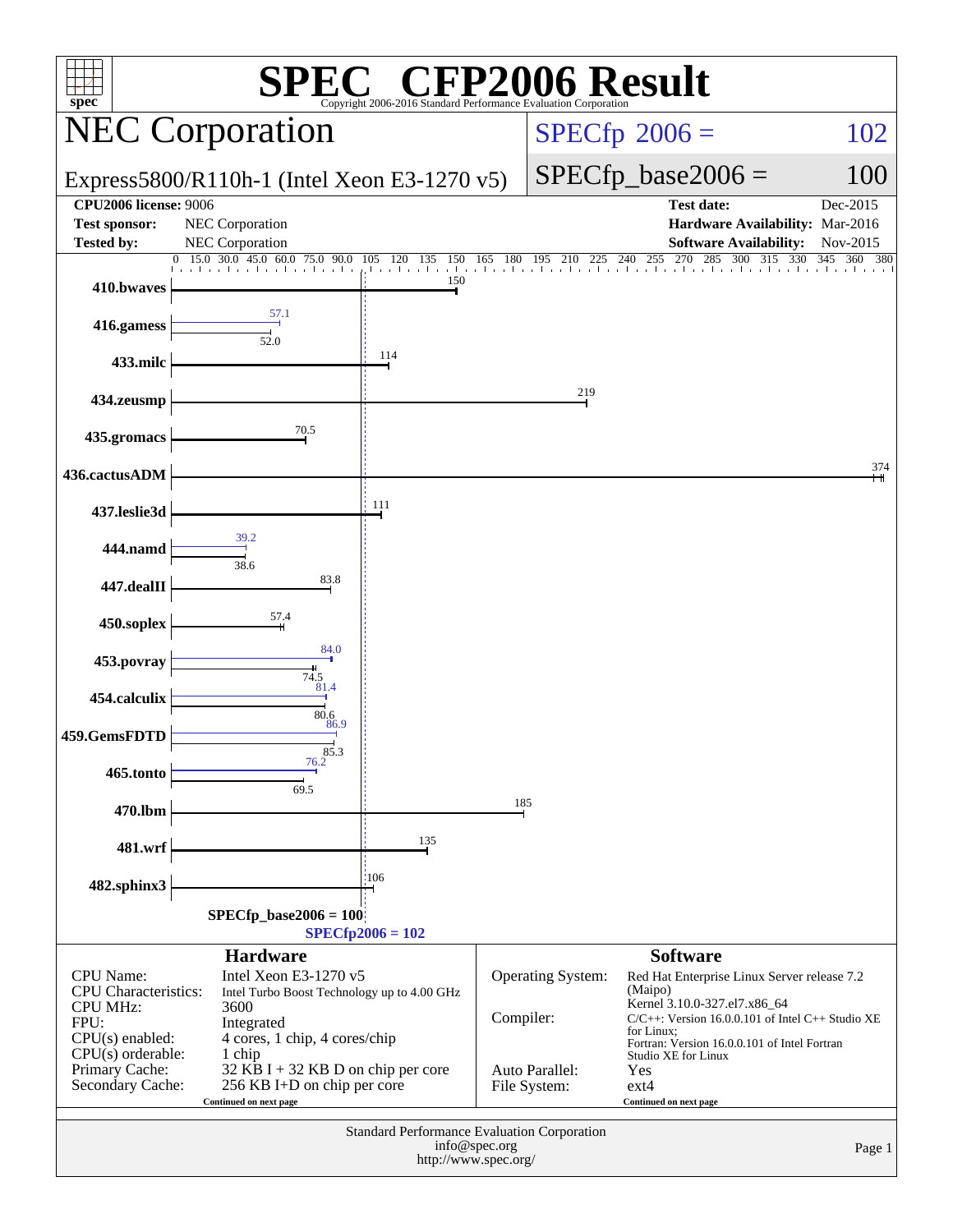

### NEC Corporation

### $SPECfp2006 = 102$  $SPECfp2006 = 102$

Express5800/R110h-1 (Intel Xeon E3-1270 v5)

 $SPECTp\_base2006 = 100$ 

| <b>CPU2006 license: 9006</b>                                               |                                                                                                             |                                                                                    | <b>Test date:</b><br>Dec-2015                              |  |
|----------------------------------------------------------------------------|-------------------------------------------------------------------------------------------------------------|------------------------------------------------------------------------------------|------------------------------------------------------------|--|
| <b>Test sponsor:</b>                                                       | NEC Corporation                                                                                             |                                                                                    | Hardware Availability: Mar-2016                            |  |
| <b>Tested by:</b>                                                          | <b>NEC</b> Corporation                                                                                      |                                                                                    | <b>Software Availability:</b><br>$Nov-2015$                |  |
| L3 Cache:<br>Other Cache:<br>Memory:<br>Disk Subsystem:<br>Other Hardware: | 8 MB I+D on chip per chip<br>None<br>16 GB (2 x 8 GB 2Rx8 PC4-2133P-E)<br>1 x 500 GB SATA, 7200 RPM<br>None | <b>System State:</b><br><b>Base Pointers:</b><br>Peak Pointers:<br>Other Software: | Run level 3 (multi-user)<br>64-bit<br>$32/64$ -bit<br>None |  |

**[Results Table](http://www.spec.org/auto/cpu2006/Docs/result-fields.html#ResultsTable)**

| Results Table                                                                                            |                |              |                |            |                |             |                |              |                |              |                |              |
|----------------------------------------------------------------------------------------------------------|----------------|--------------|----------------|------------|----------------|-------------|----------------|--------------|----------------|--------------|----------------|--------------|
|                                                                                                          | <b>Base</b>    |              |                |            |                | <b>Peak</b> |                |              |                |              |                |              |
| <b>Benchmark</b>                                                                                         | <b>Seconds</b> | <b>Ratio</b> | <b>Seconds</b> | Ratio      | <b>Seconds</b> | Ratio       | <b>Seconds</b> | <b>Ratio</b> | <b>Seconds</b> | <b>Ratio</b> | <b>Seconds</b> | <b>Ratio</b> |
| 410.bwaves                                                                                               | 90.8           | 150          | 90.6           | <b>150</b> | 90.5           | 150         | 90.8           | 150          | 90.6           | 150          | 90.5           | 150          |
| 416.gamess                                                                                               | 376            | 52.0         | 376            | 52.0       | 376            | 52.0        | 343            | 57.1         | 343            | 57.1         | 343            | 57.1         |
| $433$ .milc                                                                                              | 80.4           | 114          | 80.3           | 114        | 80.3           | 114         | 80.4           | 114          | 80.3           | 114          | 80.3           | 114          |
| 434.zeusmp                                                                                               | 41.7           | 218          | 41.6           | 219        | 41.6           | 219         | 41.7           | 218          | 41.6           | 219          | 41.6           | 219          |
| 435.gromacs                                                                                              | 101            | 70.4         | 101            | 70.5       | 101            | 70.5        | 101            | 70.4         | <b>101</b>     | 70.5         | 101            | 70.5         |
| 436.cactusADM                                                                                            | 32.0           | 374          | 31.8           | 375        | 32.3           | 370         | 32.0           | 374          | 31.8           | 375          | 32.3           | 370          |
| 437.leslie3d                                                                                             | 85.0           | 111          | 85.2           | 110        | 85.1           | 111         | 85.0           | 111          | 85.2           | 110          | 85.1           | <u> 111</u>  |
| 444.namd                                                                                                 | 208            | 38.6         | 208            | 38.5       | 208            | 38.6        | 204            | 39.2         | 204            | 39.2         | 205            | 39.1         |
| $447$ .dealII                                                                                            | 137            | 83.8         | 137            | 83.7       | 137            | 83.8        | 137            | 83.8         | 137            | 83.7         | 137            | 83.8         |
| 450.soplex                                                                                               | 142            | 58.9         | 145            | 57.4       | 145            | 57.4        | 142            | 58.9         | 145            | 57.4         | <u>145</u>     | 57.4         |
| 453.povray                                                                                               | 71.7           | 74.2         | 70.2           | 75.8       | 71.4           | 74.5        | 63.0           | 84.5         | 63.3           | 84.0         | 63.5           | 83.7         |
| 454.calculix                                                                                             | 102            | 80.6         | 102            | 80.6       | 102            | 80.6        | 101            | 81.5         | 101            | 81.3         | 101            | 81.4         |
| 459.GemsFDTD                                                                                             | 124            | 85.3         | 124            | 85.3       | 124            | 85.3        | 122            | 86.9         | 122            | 86.9         | 122            | 86.9         |
| $465$ .tonto                                                                                             | 141            | 69.6         | <u>142</u>     | 69.5       | 142            | 69.2        | 129            | 76.2         | 129            | 76.3         | 129            | 76.0         |
| 470.1bm                                                                                                  | 74.1           | 185          | 74.2           | 185        | 74.2           | 185         | 74.1           | 185          | 74.2           | 185          | 74.2           | <u>185</u>   |
| 481.wrf                                                                                                  | 82.8           | 135          | 82.8           | 135        | 83.0           | 135         | 82.8           | 135          | 82.8           | 135          | 83.0           | 135          |
| $482$ .sphinx $3$                                                                                        | 183            | 106          | 184            | 106        | 184            | 106         | 183            | 106          | 184            | 106          | 184            | 106          |
| Results appear in the order in which they were run. Bold underlined text indicates a median measurement. |                |              |                |            |                |             |                |              |                |              |                |              |

#### **[Operating System Notes](http://www.spec.org/auto/cpu2006/Docs/result-fields.html#OperatingSystemNotes)**

Stack size set to unlimited using "ulimit -s unlimited"

### **[Platform Notes](http://www.spec.org/auto/cpu2006/Docs/result-fields.html#PlatformNotes)**

 BIOS Settings: Power Management Policy: Custom Energy Performance: Performance Hyper-Threading: Disabled

> Standard Performance Evaluation Corporation [info@spec.org](mailto:info@spec.org) <http://www.spec.org/>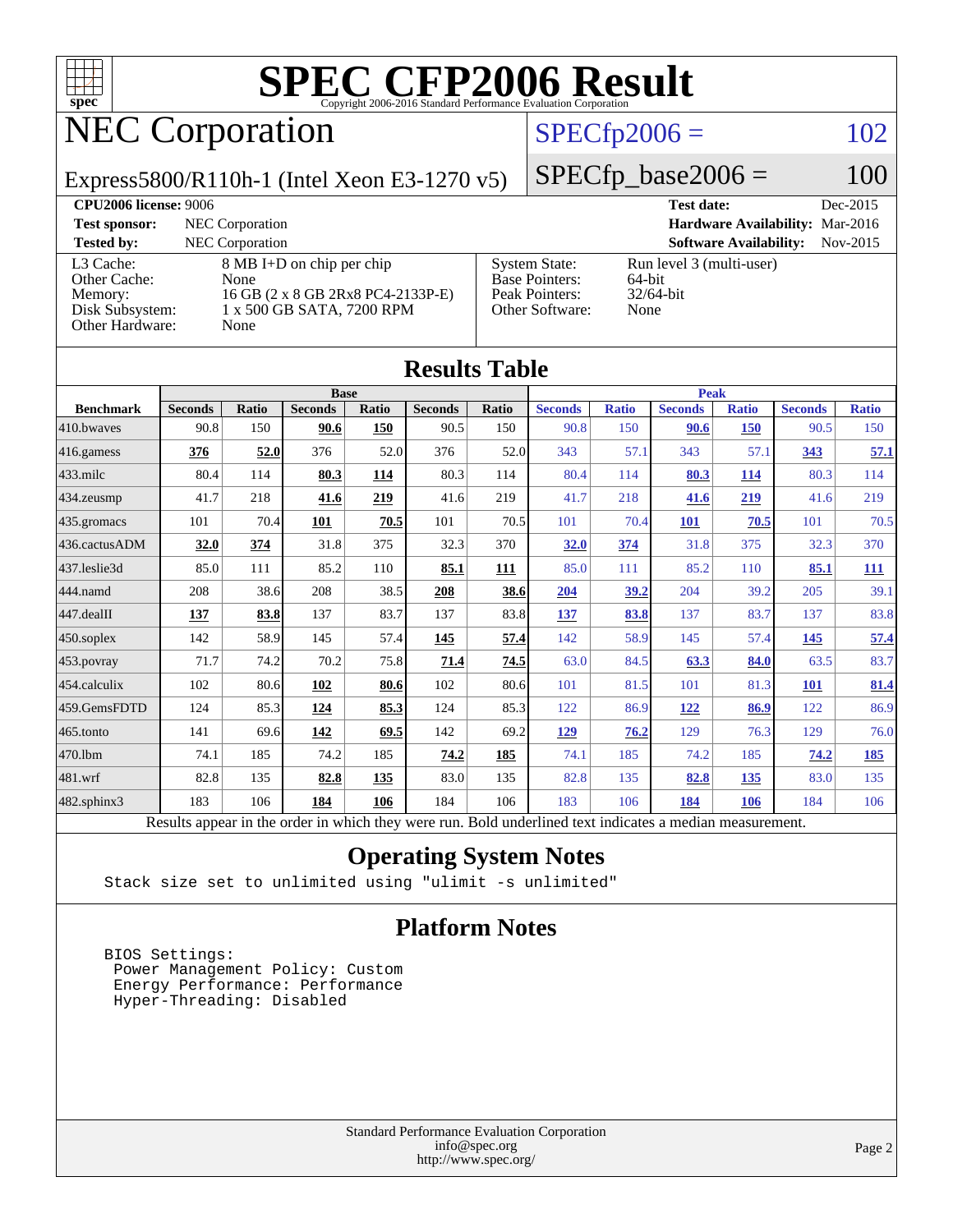

### NEC Corporation

 $SPECfp2006 = 102$  $SPECfp2006 = 102$ 

Express5800/R110h-1 (Intel Xeon E3-1270 v5)

#### **[CPU2006 license:](http://www.spec.org/auto/cpu2006/Docs/result-fields.html#CPU2006license)** 9006 **[Test date:](http://www.spec.org/auto/cpu2006/Docs/result-fields.html#Testdate)** Dec-2015

 $SPECfp\_base2006 = 100$ 

**[Test sponsor:](http://www.spec.org/auto/cpu2006/Docs/result-fields.html#Testsponsor)** NEC Corporation **[Hardware Availability:](http://www.spec.org/auto/cpu2006/Docs/result-fields.html#HardwareAvailability)** Mar-2016 **[Tested by:](http://www.spec.org/auto/cpu2006/Docs/result-fields.html#Testedby)** NEC Corporation **[Software Availability:](http://www.spec.org/auto/cpu2006/Docs/result-fields.html#SoftwareAvailability)** Nov-2015

### **[General Notes](http://www.spec.org/auto/cpu2006/Docs/result-fields.html#GeneralNotes)**

Environment variables set by runspec before the start of the run: KMP\_AFFINITY = "granularity=fine,compact,1,0" LD\_LIBRARY\_PATH = "/home/cpu2006/libs/32:/home/cpu2006/libs/64:/home/cpu2006/sh" OMP\_NUM\_THREADS = "4"

 Binaries compiled on a system with 1x Intel Core i5-4670K CPU + 32GB memory using RedHat EL 7.1 Transparent Huge Pages enabled with: echo always > /sys/kernel/mm/transparent\_hugepage/enabled

### **[Base Compiler Invocation](http://www.spec.org/auto/cpu2006/Docs/result-fields.html#BaseCompilerInvocation)**

[C benchmarks](http://www.spec.org/auto/cpu2006/Docs/result-fields.html#Cbenchmarks):  $-m64$ 

[C++ benchmarks:](http://www.spec.org/auto/cpu2006/Docs/result-fields.html#CXXbenchmarks) [icpc -m64](http://www.spec.org/cpu2006/results/res2016q1/cpu2006-20160125-38793.flags.html#user_CXXbase_intel_icpc_64bit_bedb90c1146cab66620883ef4f41a67e)

[Fortran benchmarks](http://www.spec.org/auto/cpu2006/Docs/result-fields.html#Fortranbenchmarks): [ifort -m64](http://www.spec.org/cpu2006/results/res2016q1/cpu2006-20160125-38793.flags.html#user_FCbase_intel_ifort_64bit_ee9d0fb25645d0210d97eb0527dcc06e)

[Benchmarks using both Fortran and C](http://www.spec.org/auto/cpu2006/Docs/result-fields.html#BenchmarksusingbothFortranandC): [icc -m64](http://www.spec.org/cpu2006/results/res2016q1/cpu2006-20160125-38793.flags.html#user_CC_FCbase_intel_icc_64bit_0b7121f5ab7cfabee23d88897260401c) [ifort -m64](http://www.spec.org/cpu2006/results/res2016q1/cpu2006-20160125-38793.flags.html#user_CC_FCbase_intel_ifort_64bit_ee9d0fb25645d0210d97eb0527dcc06e)

### **[Base Portability Flags](http://www.spec.org/auto/cpu2006/Docs/result-fields.html#BasePortabilityFlags)**

| 410.bwaves: -DSPEC CPU LP64                  |                                                                |
|----------------------------------------------|----------------------------------------------------------------|
| 416.gamess: -DSPEC_CPU_LP64                  |                                                                |
| 433.milc: -DSPEC CPU LP64                    |                                                                |
| 434.zeusmp: -DSPEC_CPU_LP64                  |                                                                |
| 435.gromacs: -DSPEC_CPU_LP64 -nofor_main     |                                                                |
| 436.cactusADM: - DSPEC CPU LP64 - nofor main |                                                                |
| 437.leslie3d: -DSPEC CPU LP64                |                                                                |
| 444.namd: -DSPEC CPU LP64                    |                                                                |
| 447.dealII: -DSPEC CPU LP64                  |                                                                |
| 450.soplex: -DSPEC_CPU_LP64                  |                                                                |
| 453.povray: -DSPEC_CPU_LP64                  |                                                                |
| 454.calculix: - DSPEC CPU LP64 - nofor main  |                                                                |
| 459.GemsFDTD: -DSPEC_CPU LP64                |                                                                |
| 465.tonto: - DSPEC CPU LP64                  |                                                                |
| 470.1bm: - DSPEC_CPU LP64                    |                                                                |
|                                              | 481.wrf: -DSPEC_CPU_LP64 -DSPEC_CPU_CASE_FLAG -DSPEC_CPU_LINUX |
| 482.sphinx3: -DSPEC_CPU_LP64                 |                                                                |
|                                              |                                                                |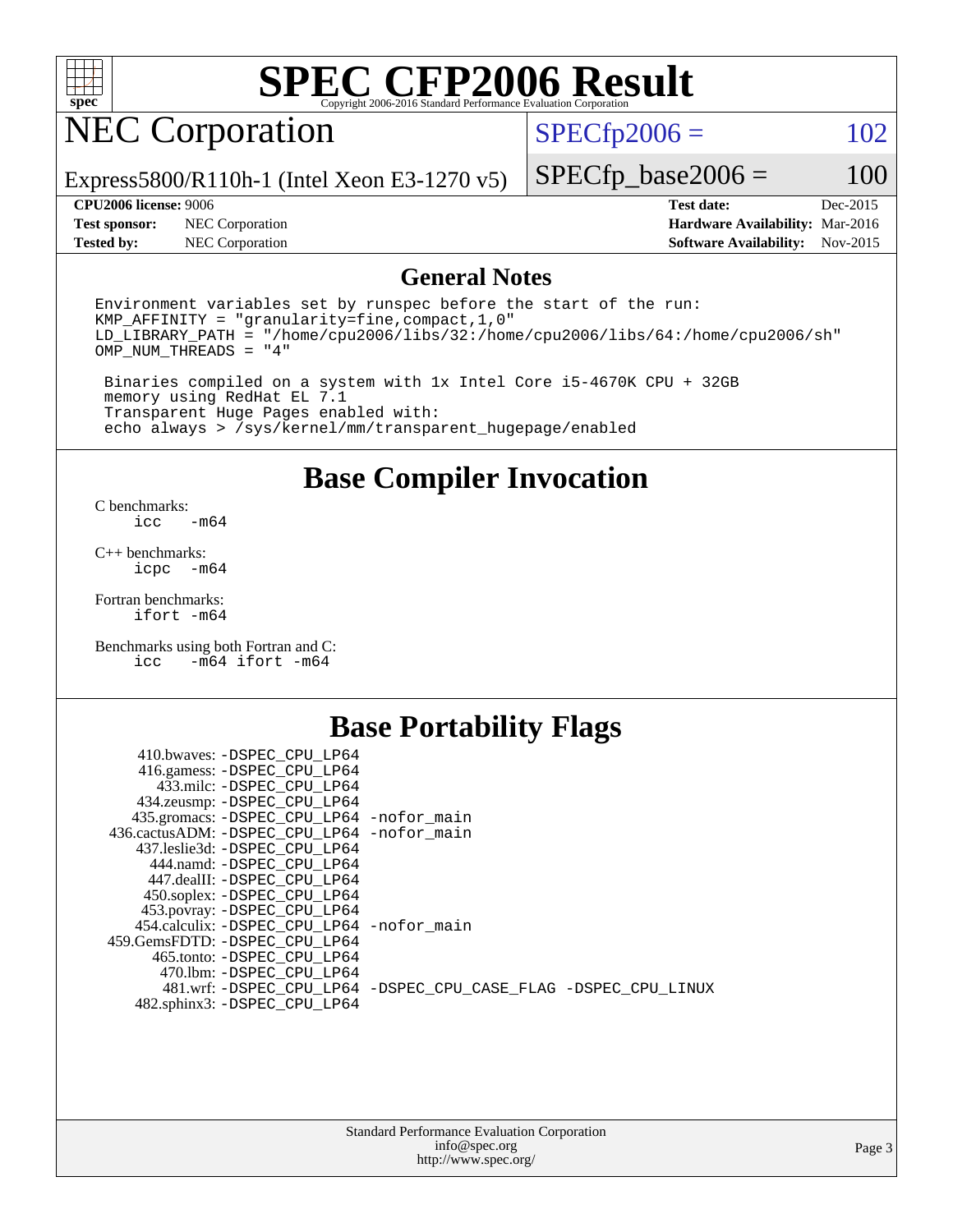

### NEC Corporation

 $SPECTp2006 = 102$ 

Express5800/R110h-1 (Intel Xeon E3-1270 v5)

**[Test sponsor:](http://www.spec.org/auto/cpu2006/Docs/result-fields.html#Testsponsor)** NEC Corporation **[Hardware Availability:](http://www.spec.org/auto/cpu2006/Docs/result-fields.html#HardwareAvailability)** Mar-2016 **[Tested by:](http://www.spec.org/auto/cpu2006/Docs/result-fields.html#Testedby)** NEC Corporation **[Software Availability:](http://www.spec.org/auto/cpu2006/Docs/result-fields.html#SoftwareAvailability)** Nov-2015

 $SPECfp\_base2006 = 100$ 

**[CPU2006 license:](http://www.spec.org/auto/cpu2006/Docs/result-fields.html#CPU2006license)** 9006 **[Test date:](http://www.spec.org/auto/cpu2006/Docs/result-fields.html#Testdate)** Dec-2015

### **[Base Optimization Flags](http://www.spec.org/auto/cpu2006/Docs/result-fields.html#BaseOptimizationFlags)**

[C benchmarks](http://www.spec.org/auto/cpu2006/Docs/result-fields.html#Cbenchmarks): [-xCORE-AVX2](http://www.spec.org/cpu2006/results/res2016q1/cpu2006-20160125-38793.flags.html#user_CCbase_f-xAVX2_5f5fc0cbe2c9f62c816d3e45806c70d7) [-ipo](http://www.spec.org/cpu2006/results/res2016q1/cpu2006-20160125-38793.flags.html#user_CCbase_f-ipo) [-O3](http://www.spec.org/cpu2006/results/res2016q1/cpu2006-20160125-38793.flags.html#user_CCbase_f-O3) [-no-prec-div](http://www.spec.org/cpu2006/results/res2016q1/cpu2006-20160125-38793.flags.html#user_CCbase_f-no-prec-div) [-parallel](http://www.spec.org/cpu2006/results/res2016q1/cpu2006-20160125-38793.flags.html#user_CCbase_f-parallel) [-opt-prefetch](http://www.spec.org/cpu2006/results/res2016q1/cpu2006-20160125-38793.flags.html#user_CCbase_f-opt-prefetch) [-ansi-alias](http://www.spec.org/cpu2006/results/res2016q1/cpu2006-20160125-38793.flags.html#user_CCbase_f-ansi-alias)

[C++ benchmarks:](http://www.spec.org/auto/cpu2006/Docs/result-fields.html#CXXbenchmarks) [-xCORE-AVX2](http://www.spec.org/cpu2006/results/res2016q1/cpu2006-20160125-38793.flags.html#user_CXXbase_f-xAVX2_5f5fc0cbe2c9f62c816d3e45806c70d7) [-ipo](http://www.spec.org/cpu2006/results/res2016q1/cpu2006-20160125-38793.flags.html#user_CXXbase_f-ipo) [-O3](http://www.spec.org/cpu2006/results/res2016q1/cpu2006-20160125-38793.flags.html#user_CXXbase_f-O3) [-no-prec-div](http://www.spec.org/cpu2006/results/res2016q1/cpu2006-20160125-38793.flags.html#user_CXXbase_f-no-prec-div) [-opt-prefetch](http://www.spec.org/cpu2006/results/res2016q1/cpu2006-20160125-38793.flags.html#user_CXXbase_f-opt-prefetch) [-ansi-alias](http://www.spec.org/cpu2006/results/res2016q1/cpu2006-20160125-38793.flags.html#user_CXXbase_f-ansi-alias)

[Fortran benchmarks](http://www.spec.org/auto/cpu2006/Docs/result-fields.html#Fortranbenchmarks): [-xCORE-AVX2](http://www.spec.org/cpu2006/results/res2016q1/cpu2006-20160125-38793.flags.html#user_FCbase_f-xAVX2_5f5fc0cbe2c9f62c816d3e45806c70d7) [-ipo](http://www.spec.org/cpu2006/results/res2016q1/cpu2006-20160125-38793.flags.html#user_FCbase_f-ipo) [-O3](http://www.spec.org/cpu2006/results/res2016q1/cpu2006-20160125-38793.flags.html#user_FCbase_f-O3) [-no-prec-div](http://www.spec.org/cpu2006/results/res2016q1/cpu2006-20160125-38793.flags.html#user_FCbase_f-no-prec-div) [-parallel](http://www.spec.org/cpu2006/results/res2016q1/cpu2006-20160125-38793.flags.html#user_FCbase_f-parallel) [-opt-prefetch](http://www.spec.org/cpu2006/results/res2016q1/cpu2006-20160125-38793.flags.html#user_FCbase_f-opt-prefetch)

[Benchmarks using both Fortran and C](http://www.spec.org/auto/cpu2006/Docs/result-fields.html#BenchmarksusingbothFortranandC): [-xCORE-AVX2](http://www.spec.org/cpu2006/results/res2016q1/cpu2006-20160125-38793.flags.html#user_CC_FCbase_f-xAVX2_5f5fc0cbe2c9f62c816d3e45806c70d7) [-ipo](http://www.spec.org/cpu2006/results/res2016q1/cpu2006-20160125-38793.flags.html#user_CC_FCbase_f-ipo) [-O3](http://www.spec.org/cpu2006/results/res2016q1/cpu2006-20160125-38793.flags.html#user_CC_FCbase_f-O3) [-no-prec-div](http://www.spec.org/cpu2006/results/res2016q1/cpu2006-20160125-38793.flags.html#user_CC_FCbase_f-no-prec-div) [-parallel](http://www.spec.org/cpu2006/results/res2016q1/cpu2006-20160125-38793.flags.html#user_CC_FCbase_f-parallel) [-opt-prefetch](http://www.spec.org/cpu2006/results/res2016q1/cpu2006-20160125-38793.flags.html#user_CC_FCbase_f-opt-prefetch) [-ansi-alias](http://www.spec.org/cpu2006/results/res2016q1/cpu2006-20160125-38793.flags.html#user_CC_FCbase_f-ansi-alias)

### **[Peak Compiler Invocation](http://www.spec.org/auto/cpu2006/Docs/result-fields.html#PeakCompilerInvocation)**

[C benchmarks](http://www.spec.org/auto/cpu2006/Docs/result-fields.html#Cbenchmarks):  $\text{icc}$   $-\text{m64}$ 

[C++ benchmarks:](http://www.spec.org/auto/cpu2006/Docs/result-fields.html#CXXbenchmarks) [icpc -m64](http://www.spec.org/cpu2006/results/res2016q1/cpu2006-20160125-38793.flags.html#user_CXXpeak_intel_icpc_64bit_bedb90c1146cab66620883ef4f41a67e)

[Fortran benchmarks](http://www.spec.org/auto/cpu2006/Docs/result-fields.html#Fortranbenchmarks): [ifort -m64](http://www.spec.org/cpu2006/results/res2016q1/cpu2006-20160125-38793.flags.html#user_FCpeak_intel_ifort_64bit_ee9d0fb25645d0210d97eb0527dcc06e)

[Benchmarks using both Fortran and C](http://www.spec.org/auto/cpu2006/Docs/result-fields.html#BenchmarksusingbothFortranandC): [icc -m64](http://www.spec.org/cpu2006/results/res2016q1/cpu2006-20160125-38793.flags.html#user_CC_FCpeak_intel_icc_64bit_0b7121f5ab7cfabee23d88897260401c) [ifort -m64](http://www.spec.org/cpu2006/results/res2016q1/cpu2006-20160125-38793.flags.html#user_CC_FCpeak_intel_ifort_64bit_ee9d0fb25645d0210d97eb0527dcc06e)

### **[Peak Portability Flags](http://www.spec.org/auto/cpu2006/Docs/result-fields.html#PeakPortabilityFlags)**

Same as Base Portability Flags

### **[Peak Optimization Flags](http://www.spec.org/auto/cpu2006/Docs/result-fields.html#PeakOptimizationFlags)**

[C benchmarks](http://www.spec.org/auto/cpu2006/Docs/result-fields.html#Cbenchmarks):

433.milc: basepeak = yes

 $470$ .lbm: basepeak = yes

482.sphinx3: basepeak = yes

[C++ benchmarks:](http://www.spec.org/auto/cpu2006/Docs/result-fields.html#CXXbenchmarks)

Continued on next page

Standard Performance Evaluation Corporation [info@spec.org](mailto:info@spec.org) <http://www.spec.org/>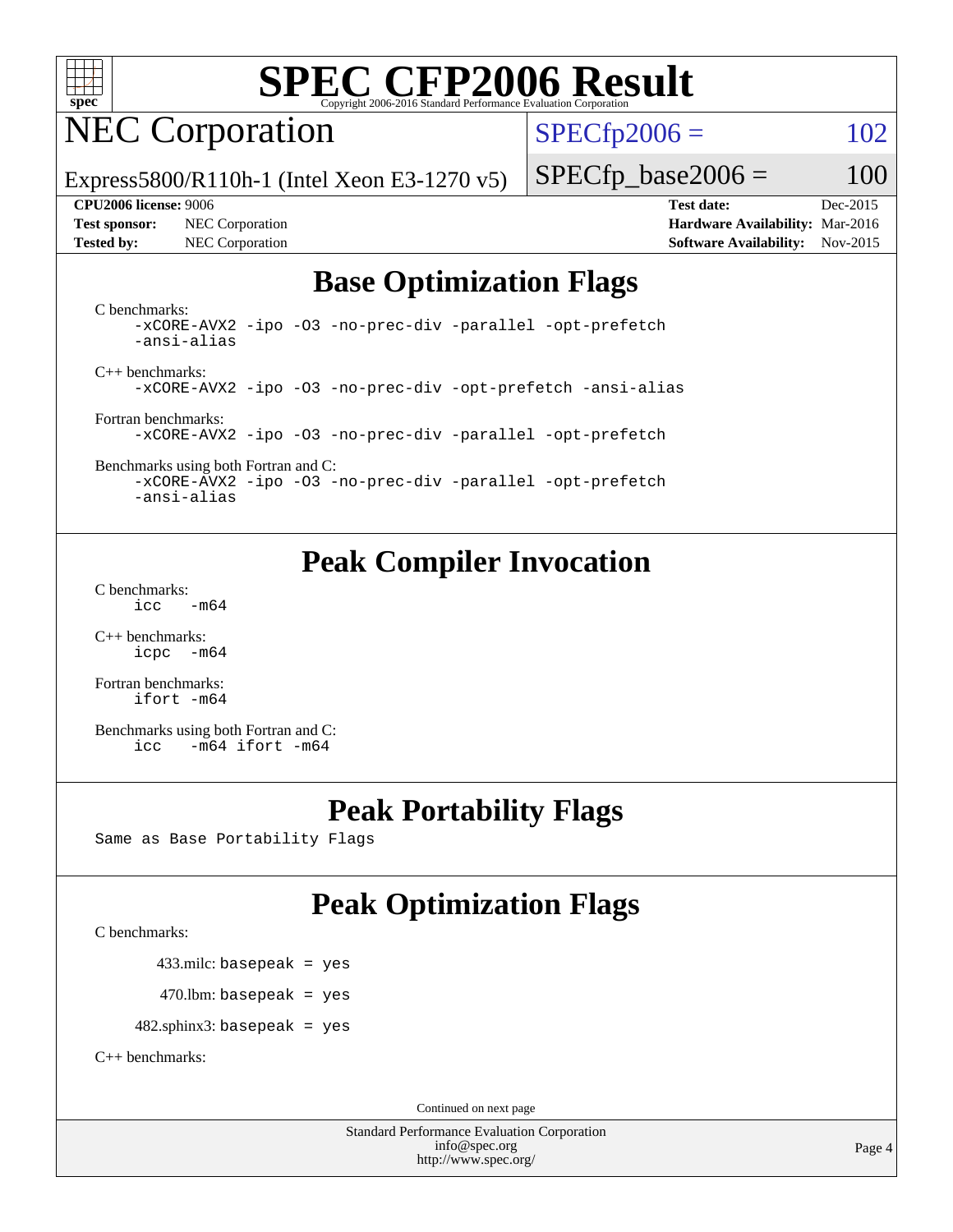

NEC Corporation

 $SPECTp2006 = 102$ 

Express5800/R110h-1 (Intel Xeon E3-1270 v5)

 $SPECTp\_base2006 = 100$ 

**[CPU2006 license:](http://www.spec.org/auto/cpu2006/Docs/result-fields.html#CPU2006license)** 9006 **[Test date:](http://www.spec.org/auto/cpu2006/Docs/result-fields.html#Testdate)** Dec-2015 **[Test sponsor:](http://www.spec.org/auto/cpu2006/Docs/result-fields.html#Testsponsor)** NEC Corporation **NEC Corporation [Hardware Availability:](http://www.spec.org/auto/cpu2006/Docs/result-fields.html#HardwareAvailability)** Mar-2016 **[Tested by:](http://www.spec.org/auto/cpu2006/Docs/result-fields.html#Testedby)** NEC Corporation **[Software Availability:](http://www.spec.org/auto/cpu2006/Docs/result-fields.html#SoftwareAvailability)** Nov-2015

### **[Peak Optimization Flags \(Continued\)](http://www.spec.org/auto/cpu2006/Docs/result-fields.html#PeakOptimizationFlags)**

```
 444.namd: -xCORE-AVX2(pass 2) -prof-gen:threadsafe(pass 1)
               -ipo(pass 2) -03(pass 2) -no-prec-div(pass 2)
               -par-num-threads=1(pass 1) -prof-use(pass 2) -fno-alias
               -auto-ilp32
      447.dealII: basepeak = yes
       450.soplex: basepeak = yes
      453.povray: -xCORE-AVX2(pass 2) -prof-gen:threadsafe(pass 1)
               -no-prec-div(pass 2)-par-num-threads=1(pass 1) -prof-use(pass 2) -unroll4
               -ansi-alias
Fortran benchmarks: 
     410.bwaves: basepeak = yes 416.gamess: -xCORE-AVX2(pass 2) -prof-gen:threadsafe(pass 1)
               -ipo(pass 2) -03(pass 2) -no-prec-div(pass 2)-par-num-threads=1(pass 1) -prof-use(pass 2) -unroll2
               -inline-level=0 -scalar-rep-
      434.zeusmp: basepeak = yes
      437.leslie3d: basepeak = yes
  459.GemsFDTD: -xCORE-AVX2(pass 2) -prof-gen:threadsafe(pass 1)
               -i\text{po}(pass 2) -\tilde{O}3(pass 2)-no-prec-div(pass 2)
               -par-num-threads=1(pass 1) -prof-use(pass 2) -unroll2
               -inline-level=0 -opt-prefetch -parallel
        465.tonto: -xCORE-AVX2(pass 2) -prof-gen:threadsafe(pass 1)
               -no-prec-div(pass 2)-par-num-threads=1(pass 1) -prof-use(pass 2) -inline-calloc
               -opt-malloc-options=3 -auto -unroll4
Benchmarks using both Fortran and C: 
     435.gromacs: basepeak = yes
  436.cactusADM: basepeak = yes
      454.calculix: -xCORE-AVX2 -ipo -O3 -no-prec-div -auto-ilp32 -ansi-alias
        481 \text{.m}: basepeak = yes
```